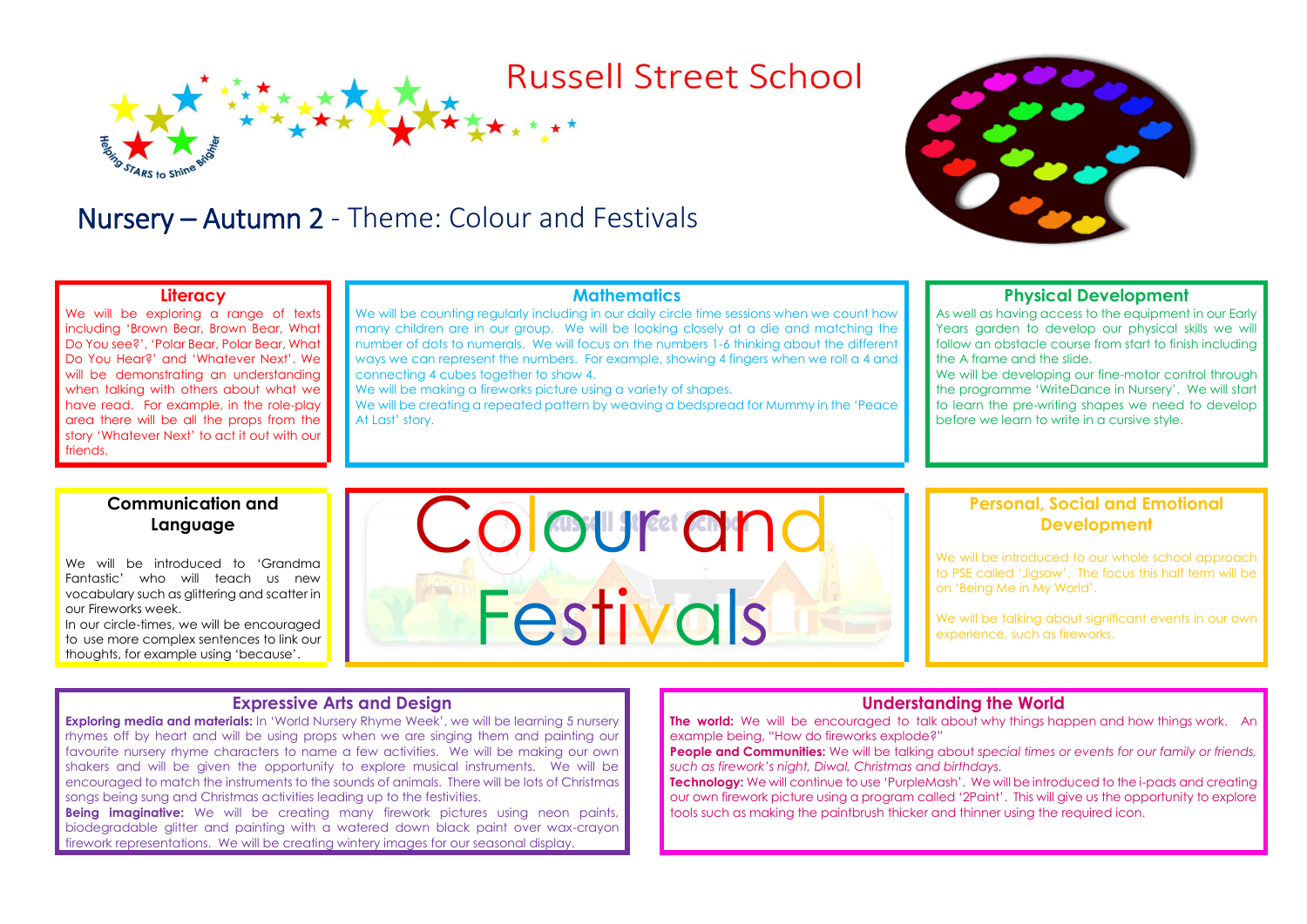|                | Colour                                                                                                                      | English / Maths                                                                                                                                                                                                                                                   | <b>New</b><br>Vocabulary                                       | <b>CLL</b>                                                                                                                            | <b>PSED</b>                                                                                                                                                                                                                                         | <b>UW</b>                                            | <b>PD</b>                                                                                                  | CD                                                                                                                                                                                                                                                                                                |
|----------------|-----------------------------------------------------------------------------------------------------------------------------|-------------------------------------------------------------------------------------------------------------------------------------------------------------------------------------------------------------------------------------------------------------------|----------------------------------------------------------------|---------------------------------------------------------------------------------------------------------------------------------------|-----------------------------------------------------------------------------------------------------------------------------------------------------------------------------------------------------------------------------------------------------|------------------------------------------------------|------------------------------------------------------------------------------------------------------------|---------------------------------------------------------------------------------------------------------------------------------------------------------------------------------------------------------------------------------------------------------------------------------------------------|
|                | and<br><b>Festivals</b>                                                                                                     |                                                                                                                                                                                                                                                                   |                                                                |                                                                                                                                       | Personal, Social,<br>Emotional Development                                                                                                                                                                                                          |                                                      |                                                                                                            |                                                                                                                                                                                                                                                                                                   |
|                | Diwali and Bonfire Night                                                                                                    | Writing<br>$\equiv$<br>Firework<br>pictures<br>Gives meaning<br>to marks they<br>they<br>make<br>as<br>draw, write and<br>paint<br>Experiments<br>with plastic 2D<br>shapes on black<br>paper.<br>Challenge<br>children<br>to<br>Create a rocket<br>using shapes. | Explode,<br>glittering and<br>scatter                          | Talking Circles -<br>Fireworks<br><b>Builds</b><br>$\mu$<br>vocabulary<br>that<br>reflects<br>the<br>breadth of their<br>experiences. | Talk about their<br>own experiences<br>Diwali<br>and<br>$\qquad \qquad -$<br><b>Bonfire Night</b><br>Remembers<br>and<br>talks<br>about<br>significant events<br>their<br>in<br>own<br>experience.<br>Being Me in My<br>World<br>Jigsaw<br>lesson 1 | Use<br><i>i</i> -pads<br>Purple-Mash<br>Fireworks    | Putting on gloves<br>independently and<br>continue<br>to<br>develop skill for<br>pulling up zip on<br>coat | black<br>Printing<br>on<br>with<br>paper<br>neon<br>prints using a variety<br>of resources<br>Drizzling glue on black<br>paper and adding<br>glitter<br>Using washing up<br>sponges and neon<br>paints<br>create<br>to<br>fireworks on<br>black<br>paper<br>Singing $-5$ Little<br>Fireworks song |
| $\overline{2}$ | Bill Martin Jr / Eric Carle<br>Brown Bear,<br>Brown Bear,<br>What Do You See?<br>Brown Bear, Brown Bear What<br>Do You See? | Bear<br>Brown<br>story - Guided<br>reading activity,<br>then ask child to<br>their<br>draw<br>favourite animal<br>in their book $-$<br>using the correct<br>colour<br>with<br>Joins in<br>repeated<br>refrains<br>and                                             | Gigantic,<br>enormous,<br>huge<br>(referring to<br>brown bear) | Bear,<br><b>Brown</b><br><b>Brown Bear story</b><br>Listens to stories<br>with<br>increasing<br>attention<br>and<br>recall.           | Working<br>as a<br>group in Guided<br>Reading sessions<br>Being Me in My<br>World<br>Jigsaw<br>lesson 2                                                                                                                                             | Purple-Mash- Mini<br>Mash-Zoo<br>(click<br>and drag) | Throwing<br>and<br>catching a ball                                                                         | Painting a picture of<br>one of the Brown<br>Bear, Brown<br>Bear<br>animals                                                                                                                                                                                                                       |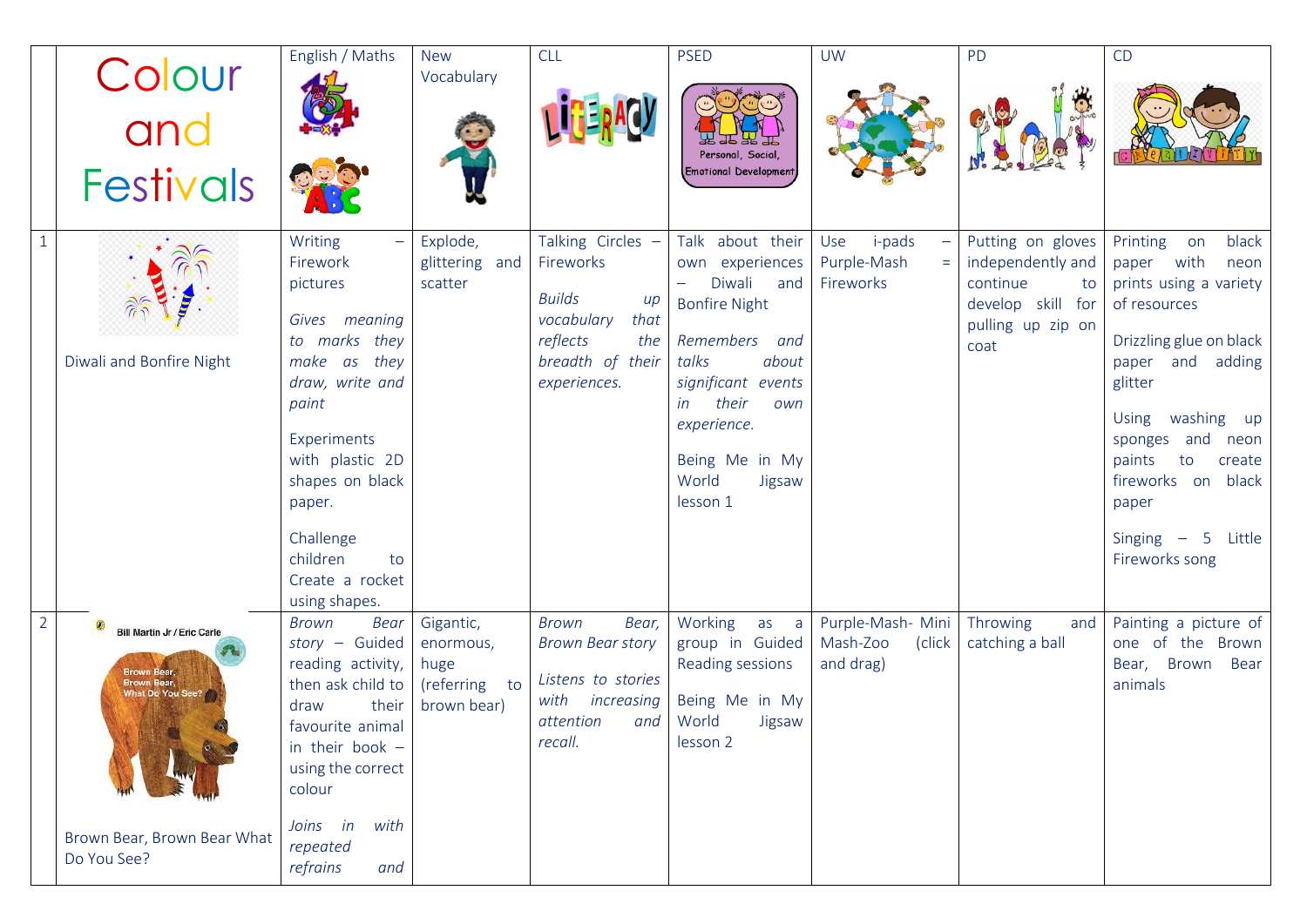|              |                                          | anticipates<br>key<br>events<br>and<br>phrases<br>in<br>rhymes<br>and<br>stories.<br>Number<br>activities such as<br>numicon plates<br>and<br>objects/numbers<br>Sometimes<br>matches<br>numeral |                                   |                                 |                                               |                                                                                              |                                                                             |                                                                                                                                                        |
|--------------|------------------------------------------|--------------------------------------------------------------------------------------------------------------------------------------------------------------------------------------------------|-----------------------------------|---------------------------------|-----------------------------------------------|----------------------------------------------------------------------------------------------|-----------------------------------------------------------------------------|--------------------------------------------------------------------------------------------------------------------------------------------------------|
| $\mathbf{3}$ | San uneffi PNG JPG<br>Nursery Rhyme Week | Teacher<br>to<br>model writing<br>McDonald<br>Old<br>Had a Farm $-$<br>class<br>create<br>book. Children<br>to add pictures.<br>5 Little Speckled<br>Frogs                                       | Speckled,<br>spotty,<br>spattered | Where could the<br>bus take us? | Being Me in My<br>World<br>Jigsaw<br>lesson 3 | Revise the names<br>animals<br>of<br>$\rightarrow$<br>previous learning =<br><b>Farm 123</b> | Large and small<br>construction<br>$\overline{\phantom{m}}$<br>making walls | Singing:<br>Wheels On The Bus<br>Five Little Speckled<br>Frogs<br><b>Hickory Dickory Dock</b><br>Old MacDonald Had<br>A Farm<br>Miss Polly Had A Dolly |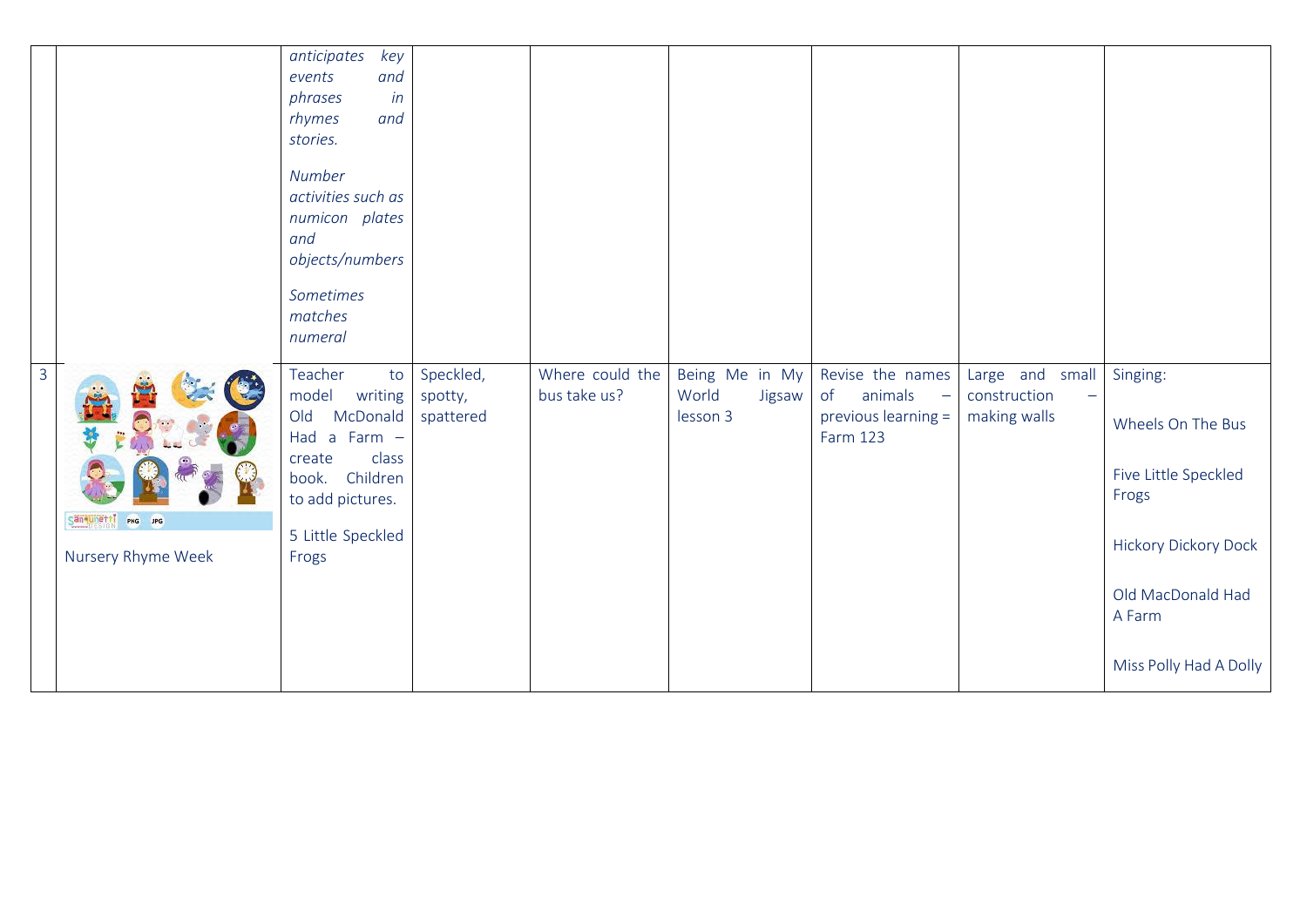| $\overline{4}$ |                                    | Polar Bear, Polar  | Focus<br>on    | Animal<br>sounds    | Confident to say  | Purple-Mash- Mini  | Set up an obstacle  | Winter images for     |
|----------------|------------------------------------|--------------------|----------------|---------------------|-------------------|--------------------|---------------------|-----------------------|
|                | <b>Bill Martin Jr / Eric Carle</b> | Bear, What Do      | vocabulary in  | (match              | which instrument  | Mash-Zoo<br>(click | course outside for  | Winter display using  |
|                | Polar Bear, Polar Bear,            | You Hear?          | the story such | instruments<br>to   | they would use to | and drag)          | children<br>to      | white, glittery paint |
|                | What Do You Hear?                  |                    | fluting<br>as  | animals)            | match the animal  |                    | complete            | on blue paper         |
|                |                                    | Joins in<br>with   | (flamingo) and |                     |                   |                    | including the A     |                       |
|                |                                    | repeated           | braying        | Children<br>listen  | Being Me in My    |                    | the<br>frame and    | Use cotton wool buds  |
|                |                                    | and<br>refrains    | (zebra)        | attentively<br>in a | World<br>Jigsaw   |                    | slide.              | to create snowflakes. |
|                |                                    | anticipates<br>key |                | range<br>0f         | lesson 4          |                    |                     |                       |
|                |                                    | and<br>events      |                | situations.         |                   |                    | show<br>Children    |                       |
|                |                                    | phrases<br>in      |                |                     |                   |                    | good control and    |                       |
|                | Polar Bear, Polar Bear, What       | and<br>rhymes      |                |                     |                   |                    | co-ordination<br>in |                       |
|                | Do You Hear?                       | stories. Animals   |                |                     |                   |                    | large and small     |                       |
|                |                                    | from $story =$     |                |                     |                   |                    | movements.          |                       |
|                |                                    | children to put    |                |                     |                   |                    |                     |                       |
|                |                                    | animals in to      |                |                     |                   |                    |                     |                       |
|                |                                    | groups (all the    |                |                     |                   |                    |                     |                       |
|                |                                    | polar bears) and   |                |                     |                   |                    |                     |                       |
|                |                                    | count them and     |                |                     |                   |                    |                     |                       |
|                |                                    | say when there     |                |                     |                   |                    |                     |                       |
|                |                                    | the same<br>is.    |                |                     |                   |                    |                     |                       |
|                |                                    | number in each     |                |                     |                   |                    |                     |                       |
|                |                                    | set                |                |                     |                   |                    |                     |                       |
|                |                                    |                    |                |                     |                   |                    |                     |                       |
|                |                                    | Compares<br>two    |                |                     |                   |                    |                     |                       |
|                |                                    | 0f<br>groups       |                |                     |                   |                    |                     |                       |
|                |                                    | objects,<br>saying |                |                     |                   |                    |                     |                       |
|                |                                    | when they have     |                |                     |                   |                    |                     |                       |
|                |                                    | the<br>same        |                |                     |                   |                    |                     |                       |
|                |                                    | number             |                |                     |                   |                    |                     |                       |
|                |                                    |                    |                |                     |                   |                    |                     |                       |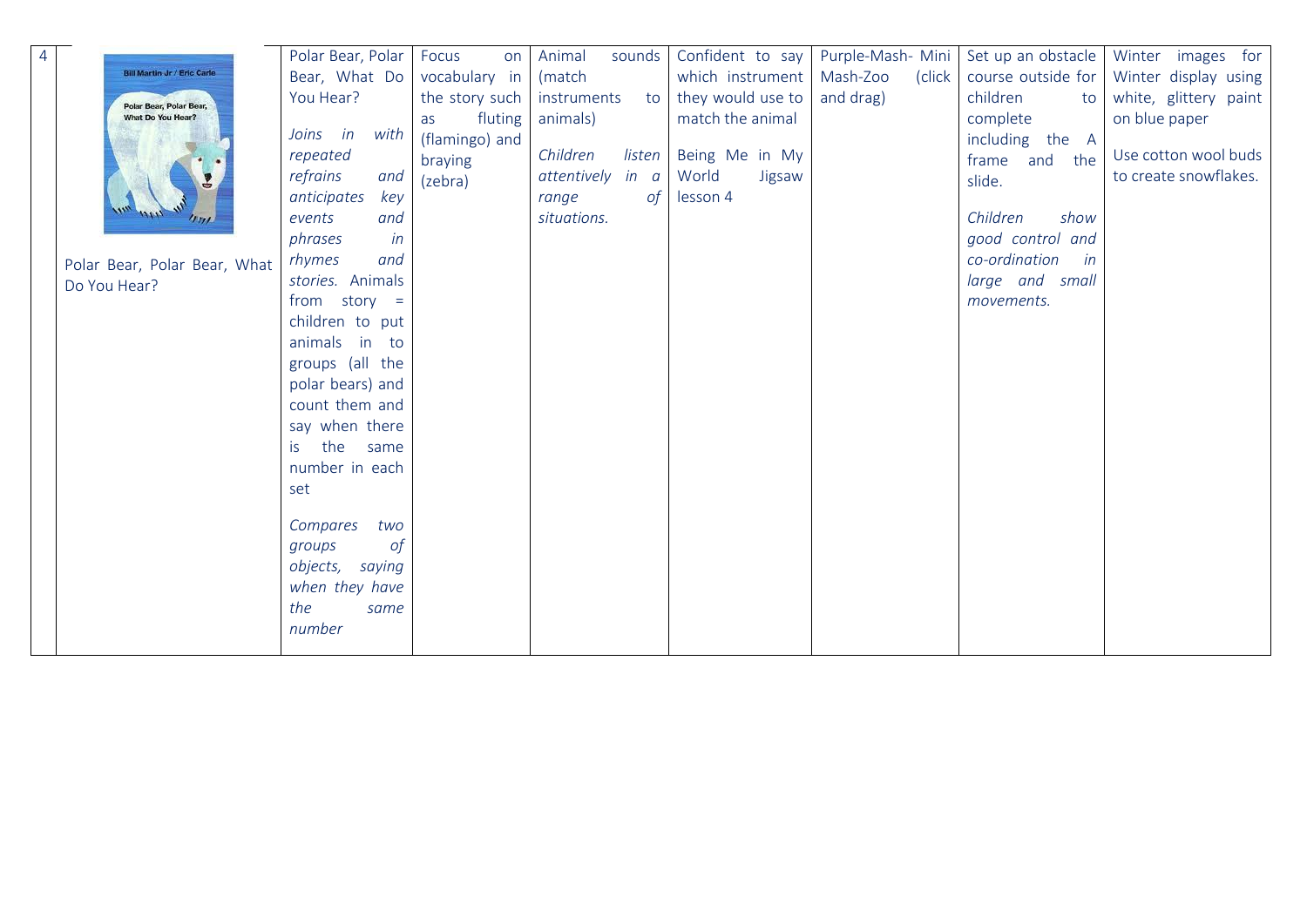| 5 | Peace at Last<br><b>Jill Murphy</b><br>Peace At Last   | Writing<br>name<br>ready<br>for<br>Christmas cards<br>introduce<br>$\overline{\phantom{m}}$<br>cursive writing<br>style<br>children<br>Teach<br>to<br>how<br>use<br>objects to sing<br>number rhymes<br>such as 5 green<br>bottles<br>being<br>knocked down.<br>Uses<br>some<br>number names<br>accurately<br>in<br>play.<br>Patterns<br>bedspread<br>for<br>bears | Peaceful, calm<br>and quiet                    | They<br>answer<br>'how'<br>questions<br>about<br>their<br>experiences and<br>in response to<br>events - how do<br>feel when<br>you<br>see<br>you<br>fireworks? | Aware of<br>own<br>feelings $-$<br>talk<br>about night-time<br>feelings in circles<br>Being Me in My<br>World<br>Jigsaw<br>lesson 5                                                                                                 | Purple-Mash<br>2Paint = Moon                                        | Draws lines and<br>circles using gross<br>motor movements<br>- Write-Dance<br>Dear sun, Dear<br>moon<br>Weaving $-$ bear's<br>bedspread | Wintery<br>images –<br>with<br>Printing<br>sponges, lego, bubble<br>wrap, etc |
|---|--------------------------------------------------------|--------------------------------------------------------------------------------------------------------------------------------------------------------------------------------------------------------------------------------------------------------------------------------------------------------------------------------------------------------------------|------------------------------------------------|----------------------------------------------------------------------------------------------------------------------------------------------------------------|-------------------------------------------------------------------------------------------------------------------------------------------------------------------------------------------------------------------------------------|---------------------------------------------------------------------|-----------------------------------------------------------------------------------------------------------------------------------------|-------------------------------------------------------------------------------|
| 6 | Whatever Next!<br>JILL MURPER<br>Space - Whatever Next | <b>Whatever Next</b><br>Acting out the<br>story using the<br>props<br>They<br>demonstrate<br>understanding<br>when talking<br>with others<br>about what they<br>have read<br>Number rhymes<br>Recites numbers<br>in order to 10                                                                                                                                    | Planet,<br>astronaut,<br>spaceship,<br>gravity | Is able to follow<br>directions-<br>Making<br>cheesy<br>moon biscuits<br><b>NB</b><br>dairy<br>$\overline{\phantom{m}}$<br>intolerant<br>children              | 'Whatever Next'<br>role-play area<br>Can play in a<br>group, extending<br>elaborating<br>and<br>ideas, e.g.<br>play<br>building up a role-<br>play activity with<br>other children<br>Being Me in My<br>World<br>Jigsaw<br>lesson 6 | Sun and Moon<br>(day and night)<br>Talks about why<br>things happen | Assessment - Can<br>stand momentarily<br>on one foot when<br>shown.                                                                     | Painting planets -<br>choosing planet and<br>correct paint colour             |